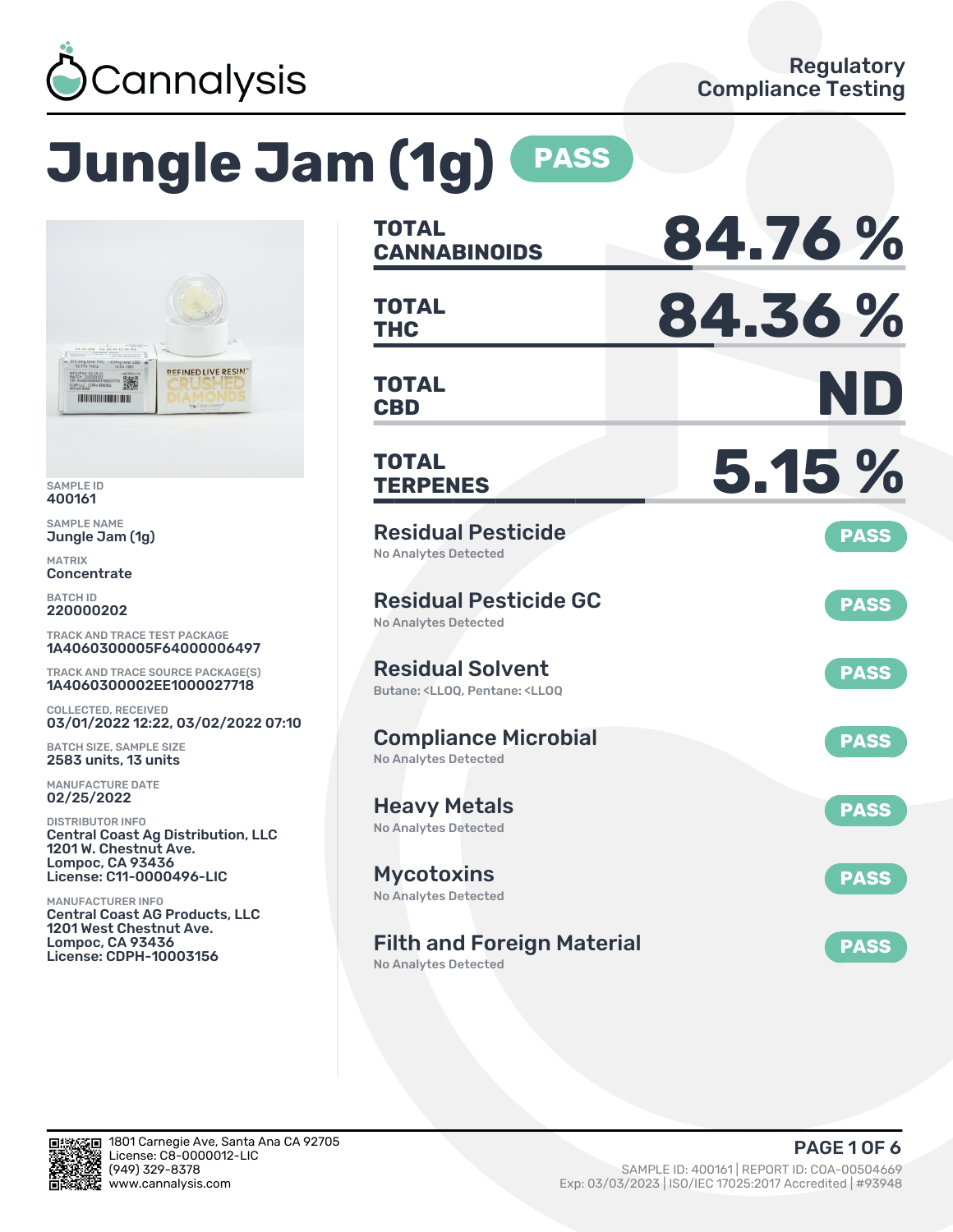

## CANNABINOID ANALYSIS

- Total THC,CBD value(s) have been decarboxylated.
- Total Cannabinoid value(s) have been decarboxylated.  $\mathbf{\Theta}$

| TOTAL THC:          | 843.6 mg/g (84.36 %), 843.6 mg per package |
|---------------------|--------------------------------------------|
| TOTAL CBD:          | ND.                                        |
| TOTAL CANNABINOIDS: | 847.6 mg/g (84.76 %)                       |

UNIT OF MEASUREMENT: Milligrams per Gram(mg/g)

| <b>ANALYTE</b>         | <b>RESULT</b>           | <b>LOD</b> | <b>LLOO</b> | <b>ANALYTE</b>   | <b>RESULT</b> | <b>LOD</b> | <b>LLOO</b> |
|------------------------|-------------------------|------------|-------------|------------------|---------------|------------|-------------|
| THCa                   | 958.2 mg/g (95.82 %)    | 0.5000     | 1.0000      | CBDa             | ND            | 0.5000     | 1.0000      |
| D9THC                  | 3.211 mg/g (0.3211 %)   | 0.5000     | 1.0000      | <b>CBD</b>       | <b>ND</b>     | 0.5000     | 1.0000      |
| D8THC                  | ND                      | 0.5000     | 1.0000      | CBD <sub>v</sub> | <b>ND</b>     | 0.5000     | 1.0000      |
| <b>CBN</b>             | <b>ND</b>               | 0.5000     | 1.0000      | CBCa             | <b>ND</b>     | 0.5000     | 1.0000      |
| THCva                  | 4.068 mg/g $(0.4068\%)$ | 0.5000     | 1.0000      | CBC              | <b>ND</b>     | 0.5000     | 1.0000      |
| <b>THC<sub>v</sub></b> | <b>ND</b>               | 0.5000     | 1.0000      | CBGa             | <b>ND</b>     | 0.5000     | 1.0000      |
| ExoTHC                 | $<$ 1 mg/g              | 0.5000     | 1.0000      | <b>CBG</b>       | <b>ND</b>     | 0.5000     | 1.0000      |
| <b>CBL</b>             | <b>ND</b>               | 0.5000     | 1.0000      |                  |               |            |             |
|                        |                         |            |             |                  |               |            |             |

#### ADDITIONAL INFORMATION

| Method:              | SOP-TECH-001 | Sample Prepped: 03/02/2022 12:58  | Sample Approved: 03/03/2022 11:18  |  |
|----------------------|--------------|-----------------------------------|------------------------------------|--|
| Instrument: UPLC-DAD |              | Sample Analyzed: 03/02/2022 17:17 | Prep-Analytical Batch: 35762-29560 |  |

## TERPENE ANALYSIS

| <b>TOTAL TERPENES:</b> |
|------------------------|
|------------------------|

51.50 mg/g (5.150 %)

UNIT OF MEASUREMENT: Milligrams per Gram(mg/g)

| <b>ANALYTE</b>  | <b>RESULT</b>                                                                                                                                       | <b>LOD</b> | <b>LLOQ</b> |  | <b>ANALYTE</b>                                                                  | <b>RESULT</b>                                      | <b>LOD</b> | <b>LLOQ</b> |
|-----------------|-----------------------------------------------------------------------------------------------------------------------------------------------------|------------|-------------|--|---------------------------------------------------------------------------------|----------------------------------------------------|------------|-------------|
| 3-Carene        | <b>ND</b>                                                                                                                                           | 1.000      | 2.500       |  | Alpha bisabolol                                                                 | <ll0q< td=""><td>0.1000</td><td>0.500</td></ll0q<> | 0.1000     | 0.500       |
| Alpha cedrene   | ND.                                                                                                                                                 | 1.000      | 2.500       |  | Alpha humulene                                                                  | 3.489 mg/g (0.3489 %)                              | 0.5000     | 1.000       |
| Alpha pinene    | 1.146 mg/g $(0.1146%)$                                                                                                                              | 0.1000     | 1.000       |  | Alpha terpinene                                                                 | <b>ND</b>                                          | 0.5000     | 1.000       |
| Alpha terpineol | 1.595 mg/g (0.1595 %)                                                                                                                               | 0.3260     | 0.6520      |  | Beta caryophyllene                                                              | 11.59 mg/g (1.159 %)                               | 0.5000     | 1.000       |
| Beta myrcene    | 9.541 mg/g (0.9541%)                                                                                                                                | 0.5000     | 1.000       |  | Beta pinene                                                                     | <ll0q< td=""><td>0.6070</td><td>1.214</td></ll0q<> | 0.6070     | 1.214       |
| Borneol         | <b>ND</b>                                                                                                                                           | 1.000      | 2.500       |  | Camphene                                                                        | <b>ND</b>                                          | 0.5000     | 1.000       |
| Camphor         | ND                                                                                                                                                  | 0.1000     | 0.5000      |  | Caryophyllene oxide                                                             | <b>ND</b>                                          | 0.5000     | 2.500       |
| Cedrol          | ND.                                                                                                                                                 | 0.5000     | 1.000       |  | Cis geraniol                                                                    | <b>ND</b>                                          | 1.000      | 2.500       |
| Cis nerolidol   | <b>ND</b>                                                                                                                                           | 2.500      | 5.000       |  | Eucalyptol                                                                      | <b>ND</b>                                          | 0.1000     | 0.500       |
| Fenchol         | 1.764 mg/g (0.1764 %)                                                                                                                               | 0.5000     | 1.000       |  | Fenchone                                                                        | <ll0q< td=""><td>0.1000</td><td>0.500</td></ll0q<> | 0.1000     | 0.500       |
| Gamma terpinene | <lloq< td=""><td>0.1000</td><td>0.5000</td><td></td><td>Gamma terpineol</td><td><b>ND</b></td><td>0.2090</td><td>0.523</td></lloq<>                 | 0.1000     | 0.5000      |  | Gamma terpineol                                                                 | <b>ND</b>                                          | 0.2090     | 0.523       |
| Geranyl acetate | <b>ND</b>                                                                                                                                           | 0.1000     | 0.5000      |  | Isoborneol                                                                      | <b>ND</b>                                          | 0.5000     | 1.000       |
| Isopulegol      | <b>ND</b>                                                                                                                                           | 2.500      | 5.000       |  | Limonene                                                                        | 8.785 mg/g (0.8785 %)                              | 0.5000     | 2.500       |
| Linalool        | 4.588 mg/g (0.4588 %)                                                                                                                               | 0.5000     | 1.000       |  | Menthol                                                                         | <b>ND</b>                                          | 1.000      | 2.500       |
| Ocimene 1       | <lloq< td=""><td>0.1550</td><td>0.3100</td><td></td><td>Ocimene<sub>2</sub></td><td><ll0q< td=""><td>0.3450</td><td>1.725</td></ll0q<></td></lloq<> | 0.1550     | 0.3100      |  | Ocimene <sub>2</sub>                                                            | <ll0q< td=""><td>0.3450</td><td>1.725</td></ll0q<> | 0.3450     | 1.725       |
| P-cymene        | ND.                                                                                                                                                 | 0.5230     | 1.045       |  | P-mentha-1,5-diene ND                                                           |                                                    | 0.5000     | 1.000       |
| Pulegone        | <b>ND</b>                                                                                                                                           | 0.1000     | 0.5000      |  | Sabinene                                                                        | <b>ND</b>                                          | 0.5000     | 1.000       |
| Terpinolene     | 9.008 mg/g (0.9008 %)                                                                                                                               | 0.1000     | 0.5000      |  | Trans beta farnesene <lloq< td=""><td></td><td>2.500</td><td>5.000</td></lloq<> |                                                    | 2.500      | 5.000       |
| Trans geraniol  | <b>ND</b>                                                                                                                                           | 0.5000     | 2.500       |  | Trans nerolidol                                                                 | <b>ND</b>                                          | 0.5000     | 2.500       |
| Valencene       | <b>ND</b>                                                                                                                                           | 0.5000     | 1.000       |  |                                                                                 |                                                    |            |             |

| ANALYTE         | <b>RESULT</b>                                                                                                                             | LOD    | <b>LLOQ</b> |  | ANALYTE                                                                         | <b>RESULT</b>                                       | LOD    | <b>LLOQ</b> |
|-----------------|-------------------------------------------------------------------------------------------------------------------------------------------|--------|-------------|--|---------------------------------------------------------------------------------|-----------------------------------------------------|--------|-------------|
| 3-Carene        | <b>ND</b>                                                                                                                                 | 1.000  | 2.500       |  | Alpha bisabolol                                                                 | <ll0q< td=""><td>0.1000</td><td>0.5000</td></ll0q<> | 0.1000 | 0.5000      |
| Alpha cedrene   | ND.                                                                                                                                       | 1.000  | 2.500       |  | Alpha humulene                                                                  | 3.489 mg/g (0.3489 %)                               | 0.5000 | 1.000       |
| Alpha pinene    | 1.146 mg/g $(0.1146%)$                                                                                                                    | 0.1000 | 1.000       |  | Alpha terpinene                                                                 | <b>ND</b>                                           | 0.5000 | 1.000       |
| Alpha terpineol | 1.595 mg/g $(0.1595\%)$                                                                                                                   | 0.3260 | 0.6520      |  | Beta caryophyllene                                                              | 11.59 mg/g (1.159 %)                                | 0.5000 | 1.000       |
| Beta myrcene    | 9.541 mg/g (0.9541%)                                                                                                                      | 0.5000 | 1.000       |  | Beta pinene                                                                     | <lloq< td=""><td>0.6070</td><td>1.214</td></lloq<>  | 0.6070 | 1.214       |
| Borneol         | <b>ND</b>                                                                                                                                 | 1.000  | 2.500       |  | Camphene                                                                        | <b>ND</b>                                           | 0.5000 | 1.000       |
| Camphor         | <b>ND</b>                                                                                                                                 | 0.1000 | 0.5000      |  | Caryophyllene oxide                                                             | <b>ND</b>                                           | 0.5000 | 2.500       |
| Cedrol          | <b>ND</b>                                                                                                                                 | 0.5000 | 1.000       |  | Cis geraniol                                                                    | <b>ND</b>                                           | 1.000  | 2.500       |
| Cis nerolidol   | <b>ND</b>                                                                                                                                 | 2.500  | 5.000       |  | Eucalyptol                                                                      | <b>ND</b>                                           | 0.1000 | 0.5000      |
| Fenchol         | 1.764 mg/g (0.1764 %)                                                                                                                     | 0.5000 | 1.000       |  | Fenchone                                                                        | <ll0q< td=""><td>0.1000</td><td>0.5000</td></ll0q<> | 0.1000 | 0.5000      |
| Gamma terpinene | <ll0q< td=""><td>0.1000</td><td>0.5000</td><td></td><td>Gamma terpineol</td><td><b>ND</b></td><td>0.2090</td><td>0.5230</td></ll0q<>      | 0.1000 | 0.5000      |  | Gamma terpineol                                                                 | <b>ND</b>                                           | 0.2090 | 0.5230      |
| Geranyl acetate | <b>ND</b>                                                                                                                                 | 0.1000 | 0.5000      |  | Isoborneol                                                                      | <b>ND</b>                                           | 0.5000 | 1.000       |
| Isopulegol      | <b>ND</b>                                                                                                                                 | 2.500  | 5.000       |  | Limonene                                                                        | 8.785 mg/g $(0.8785\%)$                             | 0.5000 | 2.500       |
| Linalool        | 4.588 mg/g (0.4588 %)                                                                                                                     | 0.5000 | 1.000       |  | Menthol                                                                         | <b>ND</b>                                           | 1.000  | 2.500       |
| Ocimene 1       | <lloq< td=""><td>0.1550</td><td>0.3100</td><td></td><td>Ocimene 2</td><td><ll0q< td=""><td>0.3450</td><td>1.725</td></ll0q<></td></lloq<> | 0.1550 | 0.3100      |  | Ocimene 2                                                                       | <ll0q< td=""><td>0.3450</td><td>1.725</td></ll0q<>  | 0.3450 | 1.725       |
| P-cymene        | <b>ND</b>                                                                                                                                 | 0.5230 | 1.045       |  | P-mentha-1,5-diene ND                                                           |                                                     | 0.5000 | 1.000       |
| Pulegone        | <b>ND</b>                                                                                                                                 | 0.1000 | 0.5000      |  | Sabinene                                                                        | <b>ND</b>                                           | 0.5000 | 1.000       |
| Terpinolene     | 9.008 mg/g $(0.9008\%)$                                                                                                                   | 0.1000 | 0.5000      |  | Trans beta farnesene <lloq< td=""><td></td><td>2.500</td><td>5.000</td></lloq<> |                                                     | 2.500  | 5.000       |
| Trans geraniol  | <b>ND</b>                                                                                                                                 | 0.5000 | 2.500       |  | Trans nerolidol                                                                 | <b>ND</b>                                           | 0.5000 | 2.500       |
|                 |                                                                                                                                           |        |             |  |                                                                                 |                                                     |        |             |



1801 Carnegie Ave, Santa Ana CA 92705 License: C8-0000012-LIC<br>(949) 329-8378

PAGE 2 OF 6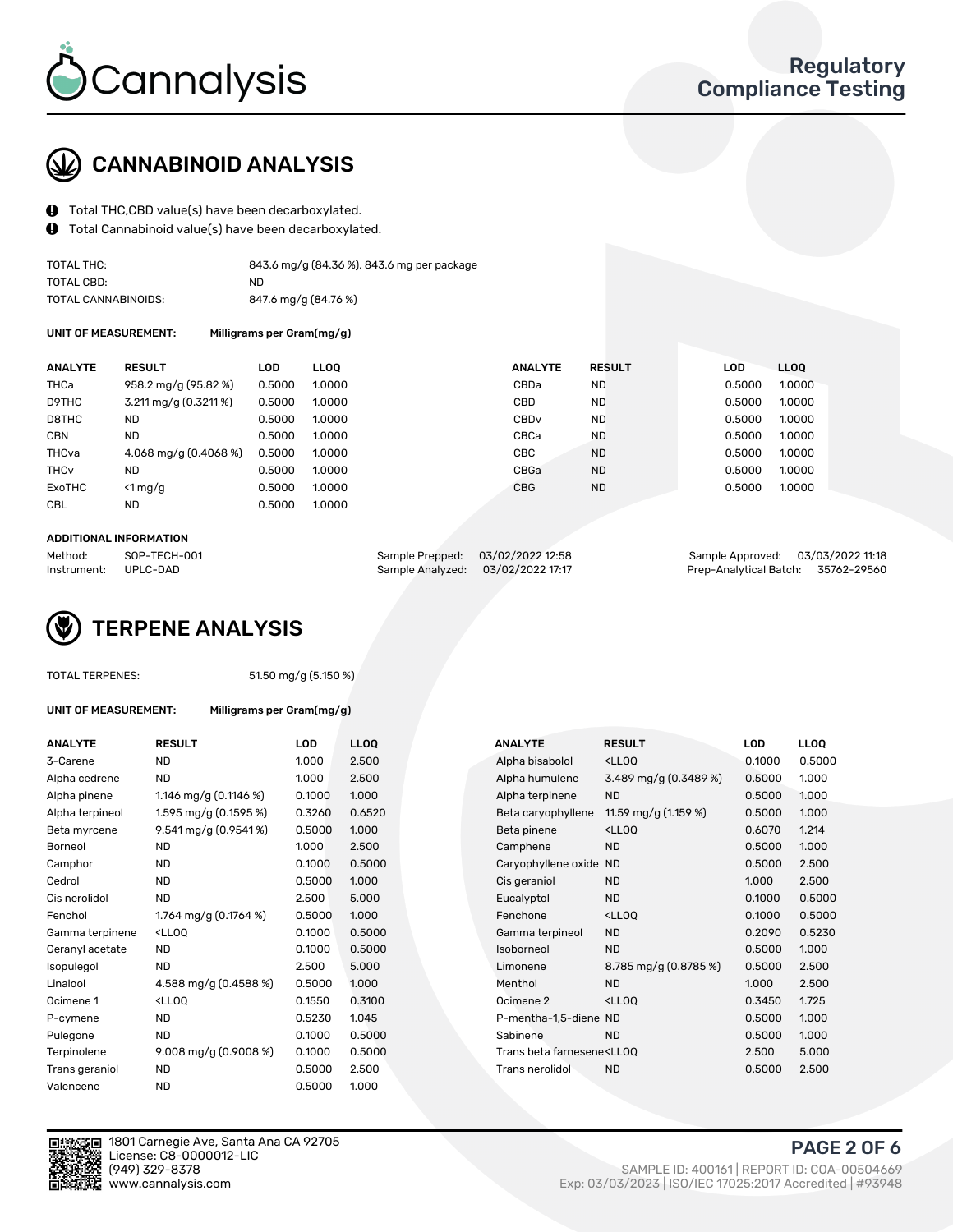

### Regulatory Compliance Testing

#### ADDITIONAL INFORMATION

Sample Analyzed: 03/02/2022 13:39

Method: SOP-TECH-027 Sample Prepped: 03/02/2022 13:37 Sample Approved: 03/03/2022 12:49



RESIDUAL PESTICIDE ANALYSIS PASS

UNIT OF MEASUREMENT: Micrograms per Gram(ug/g)

| <b>ANALYTE</b>    | <b>RESULT</b> | LOD    | LL <sub>OO</sub> | <b>ACTION LEVEL</b> |      | <b>ANALYTE</b>      | <b>RESULT</b> | <b>LOD</b> | <b>LLOQ</b> | <b>ACTION LEVEL</b> |      |
|-------------------|---------------|--------|------------------|---------------------|------|---------------------|---------------|------------|-------------|---------------------|------|
| Abamectin         | <b>ND</b>     | 0.0200 | 0.0400           | 0.1000              | Pass | Acephate            | <b>ND</b>     | 0.0200     | 0.0400      | 0.1000              | Pass |
| Acequinocyl       | <b>ND</b>     | 0.0200 | 0.0400           | 0.1000              | Pass | Acetamiprid         | <b>ND</b>     | 0.0200     | 0.0400      | 0.1000              | Pass |
| Aldicarb          | <b>ND</b>     | 0.0200 | 0.0400           | 0.0                 | Pass | Azoxystrobin        | <b>ND</b>     | 0.0200     | 0.0400      | 0.1000              | Pass |
| Bifenazate        | <b>ND</b>     | 0.0200 | 0.0400           | 0.1000              | Pass | <b>Bifenthrin</b>   | <b>ND</b>     | 0.0200     | 0.0400      | 3.000               | Pass |
| Boscalid          | <b>ND</b>     | 0.0200 | 0.0400           | 0.1000              | Pass | Carbarvl            | <b>ND</b>     | 0.0200     | 0.0400      | 0.5000              | Pass |
| Carbofuran        | <b>ND</b>     | 0.0200 | 0.0400           | 0.0                 | Pass | Chlorantraniliprole | <b>ND</b>     | 0.0200     | 0.0400      | 10.00               | Pass |
| Clofentezine      | <b>ND</b>     | 0.0200 | 0.0400           | 0.1000              | Pass | Coumaphos           | <b>ND</b>     | 0.0200     | 0.0400      | 0.0                 | Pass |
| Cyfluthrin        | <b>ND</b>     | 0.4000 | 1.000            | 2.000               | Pass | Cypermethrin        | <b>ND</b>     | 0.4000     | 1.000       | 1.000               | Pass |
| Daminozide        | <b>ND</b>     | 0.0200 | 0.0400           | 0.0                 | Pass | Diazinon            | <b>ND</b>     | 0.0200     | 0.0400      | 0.1000              | Pass |
| <b>Dichlorvos</b> | <b>ND</b>     | 0.0200 | 0.0400           | 0.0                 | Pass | Dimethoate          | <b>ND</b>     | 0.0200     | 0.0400      | 0.0                 | Pass |
| Dimethomorph      | <b>ND</b>     | 0.0200 | 0.0400           | 2.000               | Pass | <b>Ethoprophos</b>  | <b>ND</b>     | 0.0200     | 0.0400      | 0.0                 | Pass |
| Etofenprox        | <b>ND</b>     | 0.0200 | 0.0400           | 0.0                 | Pass | Etoxazole           | <b>ND</b>     | 0.0200     | 0.0400      | 0.1000              | Pass |
| Fenhexamid        | <b>ND</b>     | 0.0200 | 0.0400           | 0.1000              | Pass | Fenoxycarb          | <b>ND</b>     | 0.0200     | 0.0400      | 0.0                 | Pass |
| Fenpyroximate     | <b>ND</b>     | 0.0200 | 0.0400           | 0.1000              | Pass | Fipronil            | <b>ND</b>     | 0.0400     | 0.1000      | 0.0                 | Pass |
| Flonicamid        | <b>ND</b>     | 0.0200 | 0.0400           | 0.1000              | Pass | Fludioxonil         | <b>ND</b>     | 0.0200     | 0.0400      | 0.1000              | Pass |
| Hexythiazox       | <b>ND</b>     | 0.0200 | 0.0400           | 0.1000              | Pass | Imazalil            | <b>ND</b>     | 0.0200     | 0.0400      | 0.0                 | Pass |
| Imidacloprid      | <b>ND</b>     | 0.0200 | 0.0400           | 5.000               | Pass | Kresoxim methyl     | <b>ND</b>     | 0.0200     | 0.0400      | 0.1000              | Pass |
| Malathion         | <b>ND</b>     | 0.0200 | 0.0400           | 0.5000              | Pass | Metalaxyl           | <b>ND</b>     | 0.0200     | 0.0400      | 2.000               | Pass |
| Methiocarb        | <b>ND</b>     | 0.0200 | 0.0400           | 0.0                 | Pass | Methomyl            | <b>ND</b>     | 0.0200     | 0.0400      | 1.000               | Pass |
| Mevinphos         | <b>ND</b>     | 0.0200 | 0.0400           | 0.0                 | Pass | Myclobutanil        | <b>ND</b>     | 0.0200     | 0.0400      | 0.1000              | Pass |
| Naled             | <b>ND</b>     | 0.0200 | 0.0400           | 0.1000              | Pass | Oxamyl              | <b>ND</b>     | 0.0200     | 0.0400      | 0.5000              | Pass |
| Paclobutrazol     | <b>ND</b>     | 0.0200 | 0.0400           | 0.0                 | Pass | Permethrins         | <b>ND</b>     | 0.0400     | 0.1000      | 0.5000              | Pass |
| Phosmet           | <b>ND</b>     | 0.0200 | 0.0400           | 0.1000              | Pass | Piperonyl butoxide  | <b>ND</b>     | 0.0200     | 0.0400      | 3.000               | Pass |
| Prallethrin       | <b>ND</b>     | 0.0200 | 0.0400           | 0.1000              | Pass | Propiconazole       | <b>ND</b>     | 0.0200     | 0.0400      | 0.1000              | Pass |
| Propoxur          | <b>ND</b>     | 0.0200 | 0.0400           | 0.0                 | Pass | Pyrethrins          | <b>ND</b>     | 0.0200     | 0.0400      | 0.5000              | Pass |
| Pyridaben         | <b>ND</b>     | 0.0200 | 0.0400           | 0.1000              | Pass | Spinetoram          | <b>ND</b>     | 0.0200     | 0.0400      | 0.1000              | Pass |
| Spinosad          | <b>ND</b>     | 0.0300 | 0.0700           | 0.1000              | Pass | Spiromesifen        | <b>ND</b>     | 0.0200     | 0.0400      | 0.1000              | Pass |
| Spirotetramat     | <b>ND</b>     | 0.0200 | 0.0400           | 0.1000              | Pass | Spiroxamine         | <b>ND</b>     | 0.0200     | 0.0400      | 0.0                 | Pass |
| Tebuconazole      | <b>ND</b>     | 0.0200 | 0.0400           | 0.1000              | Pass | Thiacloprid         | <b>ND</b>     | 0.0200     | 0.0400      | 0.0                 | Pass |
| Thiamethoxam      | <b>ND</b>     | 0.0200 | 0.0400           | 5.000               | Pass | Trifloxystrobin     | <b>ND</b>     | 0.0200     | 0.0400      | 0.1000              | Pass |

#### ADDITIONAL INFORMATION

Method: SOP-TECH-002 Sample Prepped: 03/02/2022 12:49 Sample Approved: 03/03/2022 13:37<br>Sample Analyzed: 03/02/2022 12:59 Prep-Analytical Batch: 35758-29547 Prep-Analytical Batch: 35758-29547

PAGE 3 OF 6

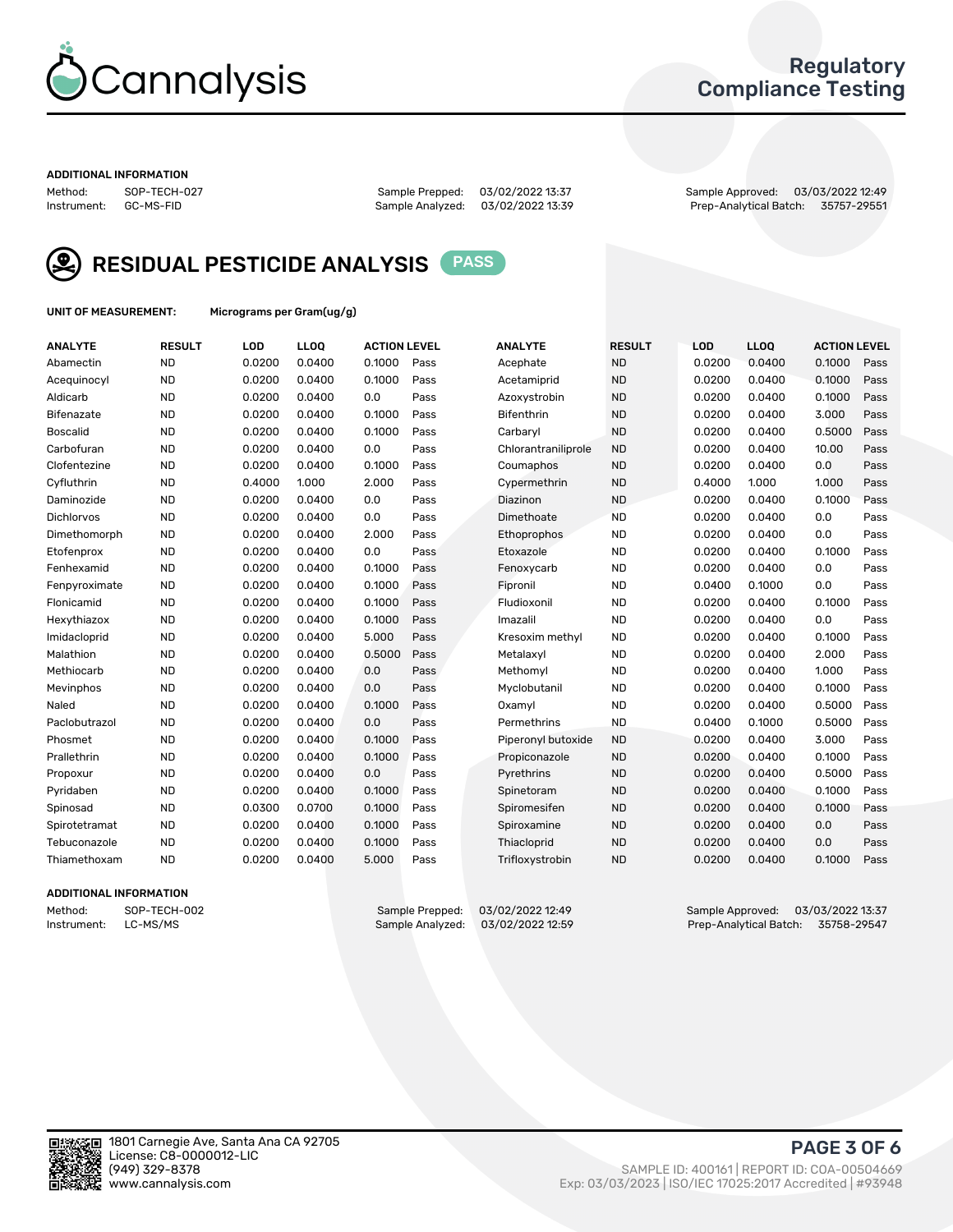

UNIT OF MEASUREMENT: Micrograms per Gram(ug/g)

## RESIDUAL PESTICIDE GC ANALYSIS PASS

| <b>ANALYTE</b>         | <b>RESULT</b>            | LOD    | <b>LLOO</b> | <b>ACTION LEVEL</b> |                                     | <b>ANALYTE</b>                       | <b>RESULT</b> | LOD              | <b>LLOO</b>            | <b>ACTION LEVEL</b>             |      |
|------------------------|--------------------------|--------|-------------|---------------------|-------------------------------------|--------------------------------------|---------------|------------------|------------------------|---------------------------------|------|
| Captan                 | <b>ND</b>                | 0.1000 | 0.2000      | 0.7000              | Pass                                | Chlordane                            | <b>ND</b>     | 0.0109           | 0.0136                 | 0.0                             | Pass |
| Methyl parathion       | <b>ND</b>                | 0.0400 | 0.1000      | 0.0                 | Pass                                | <b>PCNB</b>                          | <b>ND</b>     | 0.0200           | 0.0400                 | 0.1000                          | Pass |
| Chlorfenapyr           | <b>ND</b>                | 0.0800 | 0.1000      | 0.0                 | Pass                                | Chlorpyrifos                         | <b>ND</b>     | 0.0800           | 0.1000                 | 0.0                             | Pass |
| ADDITIONAL INFORMATION |                          |        |             |                     |                                     |                                      |               |                  |                        |                                 |      |
| Method:<br>Instrument: | SOP-TECH-010<br>GC-MS/MS |        |             |                     | Sample Prepped:<br>Sample Analyzed: | 03/02/2022 12:49<br>03/02/2022 13:00 |               | Sample Approved: | Prep-Analytical Batch: | 03/03/2022 11:13<br>35759-29548 |      |

## 03/03/2022 11:13

## RESIDUAL SOLVENT ANALYSIS **PASS**

UNIT OF MEASUREMENT: Micrograms per Gram(ug/g)

| <b>ANALYTE</b>    | <b>RESULT</b>                                                                                                                                                       | LOD    | <b>LLOO</b> | <b>ACTION LEVEL</b> |      | <b>ANALYTE</b>           | <b>RESULT</b>                                                               | <b>LOD</b> | <b>LLOO</b> | <b>ACTION LEVEL</b> |      |
|-------------------|---------------------------------------------------------------------------------------------------------------------------------------------------------------------|--------|-------------|---------------------|------|--------------------------|-----------------------------------------------------------------------------|------------|-------------|---------------------|------|
| Acetone           | <b>ND</b>                                                                                                                                                           | 50.00  | 100.0       | 5000                | Pass | Acetonitrile             | <b>ND</b>                                                                   | 50.00      | 100.0       | 410.0               | Pass |
| Benzene           | <b>ND</b>                                                                                                                                                           | 0.5000 | 1.000       | 1.000               | Pass | <b>Butane</b>            | <lloo< td=""><td>50.00</td><td>100.0</td><td>5000</td><td>Pass</td></lloo<> | 50.00      | 100.0       | 5000                | Pass |
| Chloroform        | <b>ND</b>                                                                                                                                                           | 0.5000 | 1.000       | 1.000               | Pass | Ethanol                  | <b>ND</b>                                                                   | 50.00      | 100.0       | 5000                | Pass |
| Ethyl Acetate     | <b>ND</b>                                                                                                                                                           | 50.00  | 100.0       | 5000                | Pass | <b>Ethyl Ether</b>       | <b>ND</b>                                                                   | 50.00      | 100.0       | 5000                | Pass |
| Ethylene oxide    | <b>ND</b>                                                                                                                                                           | 0.5000 | 1.000       | 1.000               | Pass | Heptane                  | <b>ND</b>                                                                   | 50.00      | 100.0       | 5000                | Pass |
| Hexane            | <b>ND</b>                                                                                                                                                           | 50.00  | 100.0       | 290.0               | Pass | <b>Isopropyl Alcohol</b> | <b>ND</b>                                                                   | 50.00      | 100.0       | 5000                | Pass |
| Methanol          | <b>ND</b>                                                                                                                                                           | 50.00  | 100.0       | 3000                | Pass | Methylene chloride       | <b>ND</b>                                                                   | 0.5000     | 1.000       | 1.000               | Pass |
| Pentane           | <lloo< td=""><td>50.00</td><td>100.0</td><td>5000</td><td>Pass</td><td>Propane</td><td><b>ND</b></td><td>50.00</td><td>200.0</td><td>5000</td><td>Pass</td></lloo<> | 50.00  | 100.0       | 5000                | Pass | Propane                  | <b>ND</b>                                                                   | 50.00      | 200.0       | 5000                | Pass |
| Toluene           | <b>ND</b>                                                                                                                                                           | 50.00  | 100.0       | 890.0               | Pass | Xvlenes                  | <b>ND</b>                                                                   | 50.08      | 100.0       | 2170                | Pass |
| Trichloroethylene | <b>ND</b>                                                                                                                                                           | 0.5000 | 1.000       | 1.000               | Pass | 1.2-Dichloroethane       | <b>ND</b>                                                                   | 0.5000     | 1.000       | 1.000               | Pass |
|                   |                                                                                                                                                                     |        |             |                     |      |                          |                                                                             |            |             |                     |      |

#### ADDITIONAL INFORMATION

Method: SOP-TECH-021 Sample Prepped: 03/02/2022 13:38 Sample Approved: 03/03/2022 13:38<br>Sample Analyzed: 03/02/2022 13:38 Prep-Analytical Batch: 35756-29550

Prep-Analytical Batch: 35756-29550



UNIT OF MEASUREMENT: Cycle Threshold (Ct)

| <b>ANALYTE</b> | <b>RESULT</b>              | LOD   | <b>LLOO</b> |     | <b>ACTION LEVEL</b> | <b>ANALYTE</b>   | <b>RESULT</b> | LOD              | <b>LLOO</b>            |                  | <b>ACTION LEVEL</b> |
|----------------|----------------------------|-------|-------------|-----|---------------------|------------------|---------------|------------------|------------------------|------------------|---------------------|
| A.fumigatus    | <b>ND</b>                  | 33.00 | 0.0         | 0.0 | Pass                | A. flavus        | <b>ND</b>     | 33.00            | 0.0                    | 0.0              | Pass                |
| A. niger       | <b>ND</b>                  | 33.00 | 0.0         | 0.0 | Pass                | A. terreus       | <b>ND</b>     | 33.00            | 0.0                    | 0.0              | Pass                |
| <b>STEC</b>    | <b>ND</b>                  | 33.00 | 0.0         | 0.0 | Pass                | Salmonella spp   | <b>ND</b>     | 33.00            | 0.0                    | 0.0              | Pass                |
|                | ADDITIONAL INFORMATION     |       |             |     |                     |                  |               |                  |                        |                  |                     |
| Method:        | SOP-TECH-016, SOP-TECH-022 |       |             |     | Sample Prepped:     | 03/03/2022 07:17 |               | Sample Approved: |                        | 03/03/2022 14:07 |                     |
| Instrument:    | aPCR                       |       |             |     | Sample Analyzed:    | 03/03/2022 07:19 |               |                  | Prep-Analytical Batch: |                  | 35768-29562         |

ान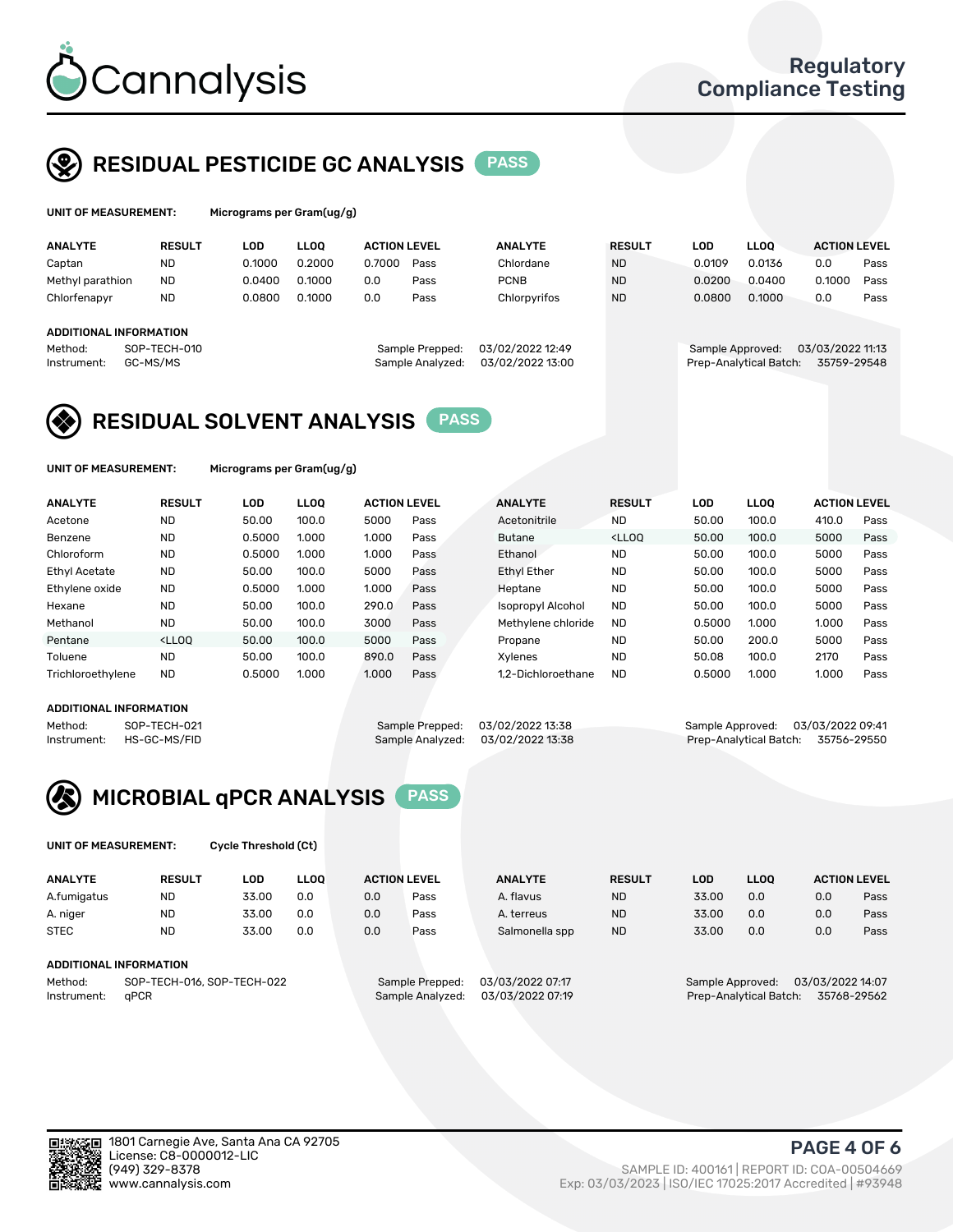



|                  | UNIT OF MEASUREMENT:          |            | Micrograms per Gram(ug/g) |                     |                  |               |                  |                        |                     |      |  |  |
|------------------|-------------------------------|------------|---------------------------|---------------------|------------------|---------------|------------------|------------------------|---------------------|------|--|--|
| <b>ANALYTE</b>   | <b>RESULT</b>                 | <b>LOD</b> | <b>LLOO</b>               | <b>ACTION LEVEL</b> | <b>ANALYTE</b>   | <b>RESULT</b> | <b>LOD</b>       | <b>LLOO</b>            | <b>ACTION LEVEL</b> |      |  |  |
| Arsenic          | <b>ND</b>                     | 0.0120     | 0.1000                    | 0.2000<br>Pass      | Cadmium          | <b>ND</b>     | 0.0072           | 0.0500                 | 0.2000              | Pass |  |  |
| Lead             | <b>ND</b>                     | 0.0068     | 0.0500                    | 0.5000<br>Pass      | Mercury          | <b>ND</b>     | 0.0060           | 0.0500                 | 0.1000              | Pass |  |  |
|                  | ADDITIONAL INFORMATION        |            |                           |                     |                  |               |                  |                        |                     |      |  |  |
| Method:          | SOP-TECH-013                  |            |                           | Sample Prepped:     | 03/03/2022 10:56 |               | Sample Approved: |                        | 03/03/2022 15:26    |      |  |  |
| Instrument:      | ICP-MS                        |            |                           | Sample Analyzed:    | 03/03/2022 11:49 |               |                  | Prep-Analytical Batch: | 35781-29572         |      |  |  |
| $\sum_{i=1}^{n}$ | <b>MVCOTOVINIC ANIAL VOIC</b> |            |                           | <b>DACC</b>         |                  |               |                  |                        |                     |      |  |  |





MYCOTOXINS ANALYSIS PASS

| UNIT OF MEASUREMENT: |
|----------------------|
|----------------------|

Micrograms per Kilogram(ug/kg)

| <b>ANALYTE</b>          | <b>RESULT</b> | LOD   | <b>LLOO</b> | <b>ACTION LEVEL</b> |      | <b>ANALYTE</b> | <b>RESULT</b> | LOD   | <b>LLOO</b> | <b>ACTION LEVEL</b> |      |
|-------------------------|---------------|-------|-------------|---------------------|------|----------------|---------------|-------|-------------|---------------------|------|
| Aflatoxin B1            | <b>ND</b>     | 1.000 | 2.000       |                     | N/A  | Aflatoxin B2   | <b>ND</b>     | 2.000 | 5.000       |                     | N/A  |
| Aflatoxin G1            | <b>ND</b>     | 2.000 | 5.000       |                     | N/A  | Aflatoxin G2   | <b>ND</b>     | 2.000 | 5.000       |                     | N/A  |
| <b>Total Aflatoxins</b> | <b>ND</b>     | 10.00 | 14.00       | 20.00               | Pass | Ochratoxin A   | <b>ND</b>     | 1.000 | 2.000       | 20.00               | Pass |
|                         |               |       |             |                     |      |                |               |       |             |                     |      |

#### ADDITIONAL INFORMATION

Method: SOP-TECH-020 Sample Prepped: 03/02/2022 13:21 Sample Approved: 03/03/2022 12:19 Instrument: LC-MS/MS Sample Analyzed: 03/02/2022 13:54 Prep-Analytical Batch: 35755-29552

# FILTH & FOREIGN MATERIAL ANALYSIS PASS

UNIT OF MEASUREMENT: Filth and Foreign Matter (%, #/3g)

| <b>ANALYTE</b>         | <b>RESULT</b>                     | LOD | <b>LLOO</b> | <b>ACTION LEVEL</b> |                                     | <b>ANALYTE</b>                       | <b>RESULT</b> | LOD | <b>LLOO</b>                                | <b>ACTION LEVEL</b>             |      |
|------------------------|-----------------------------------|-----|-------------|---------------------|-------------------------------------|--------------------------------------|---------------|-----|--------------------------------------------|---------------------------------|------|
| IF RH ME               | ND                                | 0.0 | 0.0         | 1.000               | Pass                                | <b>IFM</b>                           | <b>ND</b>     | 0.0 | 0.0                                        | 25.00                           | Pass |
| Mold                   | <b>ND</b>                         | 0.0 | 0.0         | 25.00               | Pass                                | <b>SSCD</b>                          | <b>ND</b>     | 0.0 | 0.0                                        | 25.00                           | Pass |
| ADDITIONAL INFORMATION |                                   |     |             |                     |                                     |                                      |               |     |                                            |                                 |      |
| Method:<br>Instrument: | SOP-TECH-009<br>Visual Inspection |     |             |                     | Sample Prepped:<br>Sample Analyzed: | 03/03/2022 11:19<br>03/03/2022 11:20 |               |     | Sample Approved:<br>Prep-Analytical Batch: | 03/03/2022 11:21<br>35788-29567 |      |